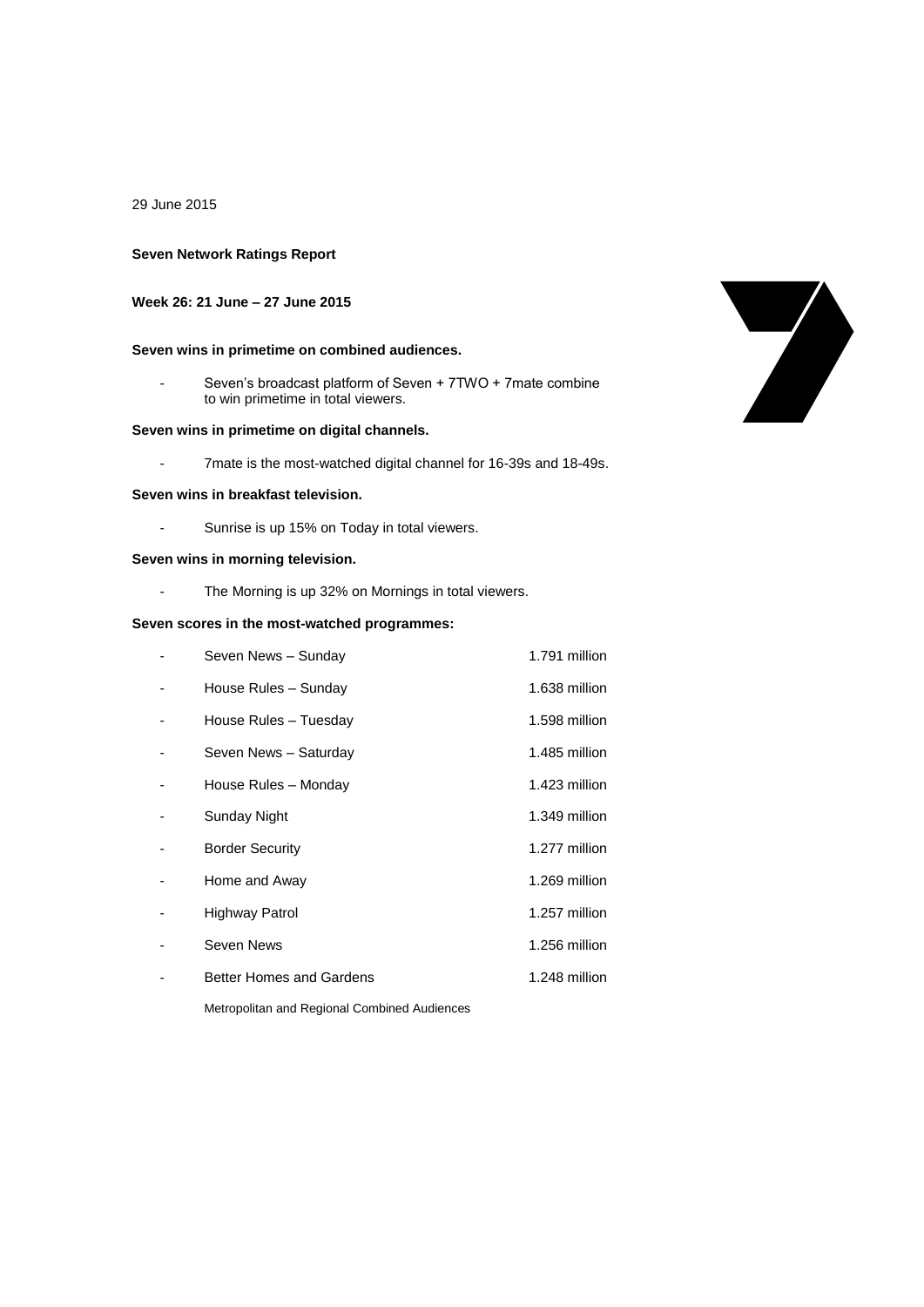#### **Seven is number 1 in 2015**

- Seven is number 1 for total viewers, 16-39s, 18-49s and 25-54s in primetime on primary channels across the current television season.
- 7TWO is number 1 for total viewers in primetime on digital channels across the current television season. 7mate is number 1 for 16-39s.

#### **Seven + 7TWO + 7mate is number 1 in 2015**.

- Seven's broadcast platform of Seven + 7TWO + 7mate is number 1 in primetime in total viewers, 16-39s, 18-49s and 25-54s on the combined audiences of all multiple channels across the current television season.

#### **Primetime audience demographics for primary channels**

| 6:00pm-midnight Week 26, 2015 |       |       |       |            |            |
|-------------------------------|-------|-------|-------|------------|------------|
| <b>Audience shares</b>        | Seven | Nine  | Ten   | <b>ABC</b> | <b>SBS</b> |
| All People                    | 18.8% | 19.0% | 15.9% | 13.3%      | 4.5%       |
| $16 - 39s$                    | 18.2% | 19.8% | 22.1% | 5.5%       | 2.9%       |
| $18 - 49s$                    | 18.5% | 20.2% | 21.3% | 6.9%       | 3.4%       |
| $25 - 54s$                    | 18.5% | 20.8% | 20.4% | 7.5%       | 3.7%       |

### **Primetime audience demographics for digital channels**

| 6:00pm-midnight Week 26, 2015 |         |            |        |            |
|-------------------------------|---------|------------|--------|------------|
| <b>Audience shares</b>        | Total   | $16 - 39s$ | 18-49s | $25 - 54s$ |
| 7TWO                          | 4.5%    | 1.9%       | 2.2%   | 2.4%       |
| 7 <sub>mate</sub>             | $4.1\%$ | 6.1%       | 5.4%   | 5.2%       |
| GO!                           | 4.7%    | 6.0%       | 5.4%   | 5.3%       |
| Gem                           | 3.4%    | 2.6%       | 2.5%   | 2.7%       |
| One:                          | 2.7%    | 2.8%       | 3.1%   | 3.4%       |
| Eleven                        | 3.1%    | 5.6%       | 4.8%   | 4.2%       |
| ABC <sub>2</sub> :            | 3.1%    | 3.9%       | 3.4%   | 3.2%       |
| ABC3                          | 0.6%    | 0.5%       | 0.4%   | 0.4%       |
| ABC News 24                   | 1.2%    | 0.7%       | 1.0%   | 1.0%       |
| SBS <sub>2</sub>              | 1.0%    | 1.3%       | 1.2%   | 1.2%       |
| <b>NITV</b>                   | 0.1%    | 0.1%       | 0.1%   | 0.1%       |

#### **Primetime audience demographics for combined audiences of all channels**.

| 6:00pm-midnight Week 26, 2015 |       |       |            |            |
|-------------------------------|-------|-------|------------|------------|
| Seven                         | Nine  | Ten   | <b>ABC</b> | <b>SBS</b> |
| 27.4%                         | 27.1% | 21.8% | 18.1%      | 5.6%       |
| 26.3%                         | 28.4% | 30.4% | 10.6%      | 4.2%       |
| 26.1%                         | 28.2% | 29.2% | 11.6%      | 4.7%       |
| 26.1%                         | 28.8% | 28.0% | 12.1%      | 5.0%       |
|                               |       |       |            |            |

FTA Channels and Total TV

Copyright Oztam Data: Consolidated (Live + As Live + TSV) and Overnight (Live + As Live).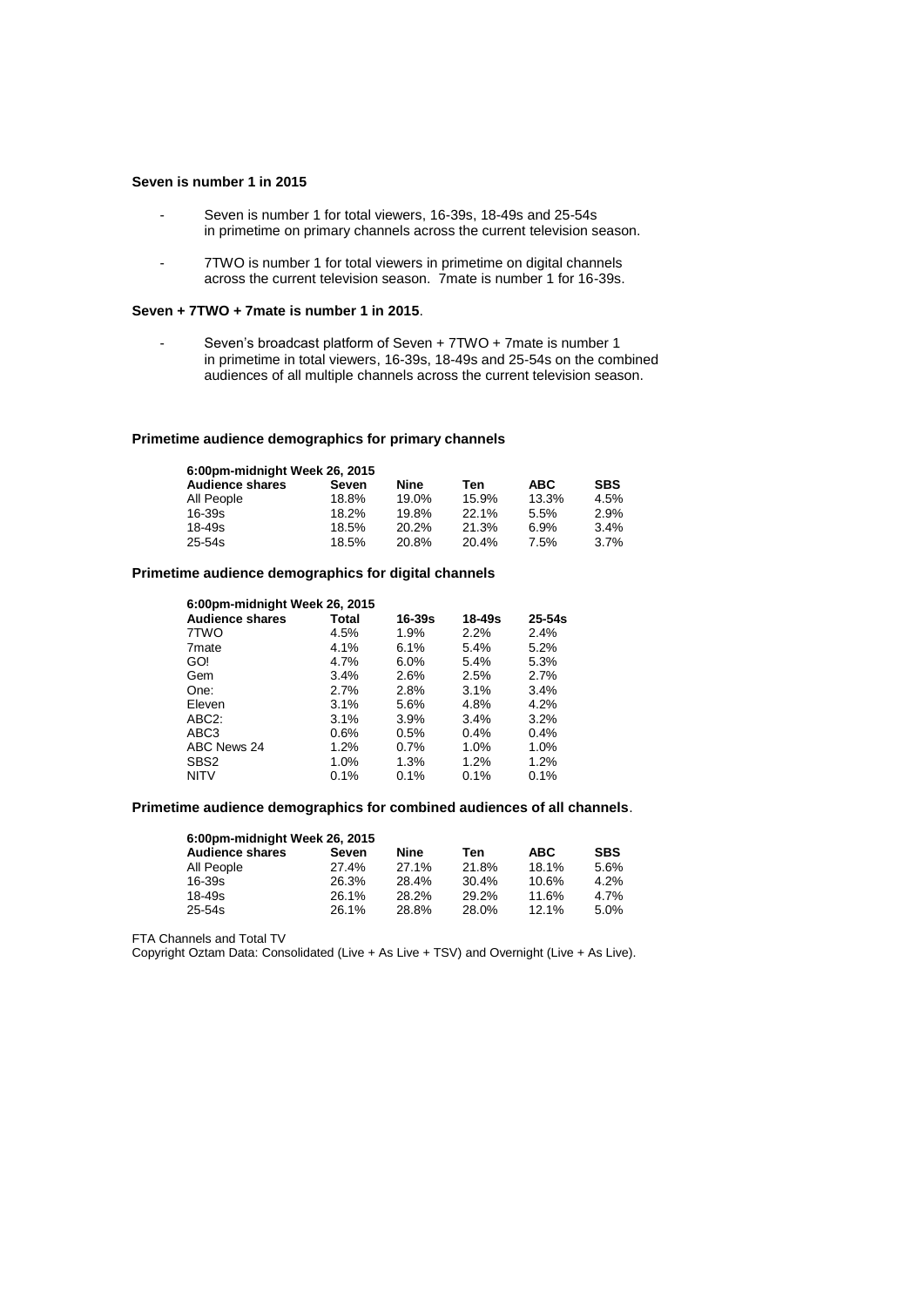### **Primetime Programming Analysis**

## **Sunday**

- Seven wins in primetime on combined audiences.
	- Seven + 7TWO + 7mate is number one for total viewers on the combined audiences of all channels.
	- Seven + 7TWO + 7mate is up 8% on Nine + Go + Gem and up 20% on Ten + One + Eleven.
- Seven wins in primetime on digital channels.
	- 7mate is the most-watched digital channel for total viewers, 16-39s, 18-49s and 25-54s.
- Seven scores in the most-watched programmes:

| <b>All People</b>  |    | $25 - 54s$         |    |
|--------------------|----|--------------------|----|
| Seven News         | #3 | House Rules        | #4 |
| <b>House Rules</b> | #4 | Sunday Night       | #6 |
| Sunday Night       | #7 | Seven News         | #8 |
| 16-39s             |    | 18-49s             |    |
| <b>House Rules</b> |    |                    |    |
|                    | #5 | <b>House Rules</b> | #4 |
| Sunday Night       | #7 | Sunday Night       | #7 |

- **Seven News** (1.141 million).
- **House Rules** (0.971 million) peaks at 1.148 million and ranks in Sunday's top five most-watched programmes for total viewers, 16-39s, 18-49s and 25-54s.
- **Sunday Night** (0.849 million) peaks at 1.069 million, outpaces 60 Minutes and wins its timeslot.

#### **Monday**

- Seven wins in breakfast television. Sunrise is up 12% on Today.
- Seven wins in morning television. The Morning Show is up 44% on Mornings.
- **House Rules** (0.860 million) peaks at 1.009 and ranks in Monday's top ten most-watched programmes for total viewers, 16-39s, 18-49s and 25-54s.

## **Tuesday**

 **House Rules** (0.903 million) peaks at 1.077 million and ranks in Tuesday's top ten most-watched programmes for total viewers, 16-39s, 18-49s and 25-54s.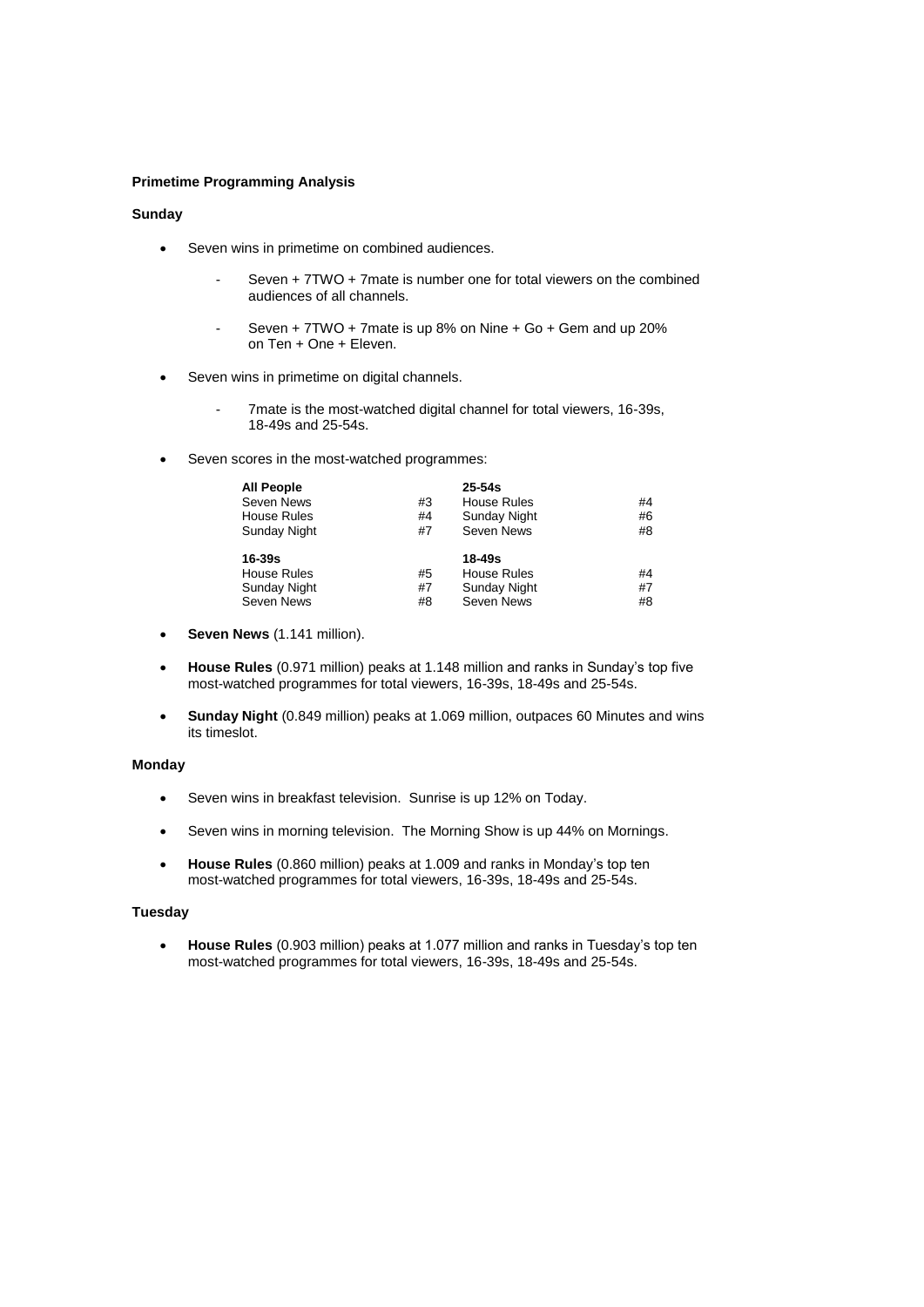### **Wednesday**

- Seven wins in primetime on primary channels.
	- Seven is number 1 for total viewers: up 2% on Nine and up 4% on Ten.
- Seven wins in primetime on digital channels.
	- 7TWO is the most-watched digital channel for total viewers.
	- 7mate is the most-watched digital channel for 25-54s.
- Seven wins in primetime on combined audiences.
	- Seven + 7TWO + 7mate is number one for total viewers, on the combined audiences of all channels.
	- Seven + 7TWO + 7mate is up 3% on Nine + Go + Gem and up 12% on Ten + One + Eleven in total viewers.
- Seven wins in breakfast television. Sunrise is up 25% on Today.
- Seven wins in morning television. The Morning Show is up 16% on Mornings.
- Seven scores in the most-watched programmes:

| <b>All People</b>          |     | $25 - 54s$             |     |
|----------------------------|-----|------------------------|-----|
| Seven News                 | #4  | Highway Patrol         | #6  |
| Seven News - Today Tonight | #6  | <b>Border Security</b> | #7  |
| <b>Highway Patrol</b>      | #7  | <b>Criminal Minds</b>  | #8  |
| <b>Border Security</b>     | #9  | Seven News             | #10 |
| Home and Away              | #10 |                        |     |
| 16-39s                     |     | 18-49s                 |     |
| <b>Highway Patrol</b>      | #2  | <b>Highway Patrol</b>  | #4  |
| <b>Border Security</b>     | #5  | <b>Border Security</b> | #8  |
| Home and Away              | #6  | <b>Criminal Minds</b>  | #10 |
| <b>Criminal Minds</b>      | #7  |                        |     |

### **Thursday**

- Seven wins in primetime on primary channels.
	- Seven is number 1 for total viewers: up 24% on Nine and up 9% on Ten.
- Seven wins in primetime on digital channels.
	- 7TWO is the most-watched digital channel for total viewers.
	- 7mate is the most-watched digital channel for 16-39s and 18-49s.
- Seven wins in primetime on combined audiences.
	- Seven + 7TWO + 7mate is number one for total viewers on the combined audiences of all channels.
	- Seven +  $7TWO + 7$  mate is up 23% on Nine +  $Go + Gem$  and up 24% on Ten + One + Eleven in total viewers.
- Seven wins in breakfast television. Sunrise is up 29% on Today.
- Seven wins in morning television. The Morning Show is up 24% on Mornings.
- **AFL on Seven: Thursday Night Football** dominates in total viewers, 16-39s, 18-49s and 25-54s across its primetime broadcast markets on Seven – 29 share in total viewers, 27 share in 16-39s, 28 share in 18-49s and 29 share in 25-54s.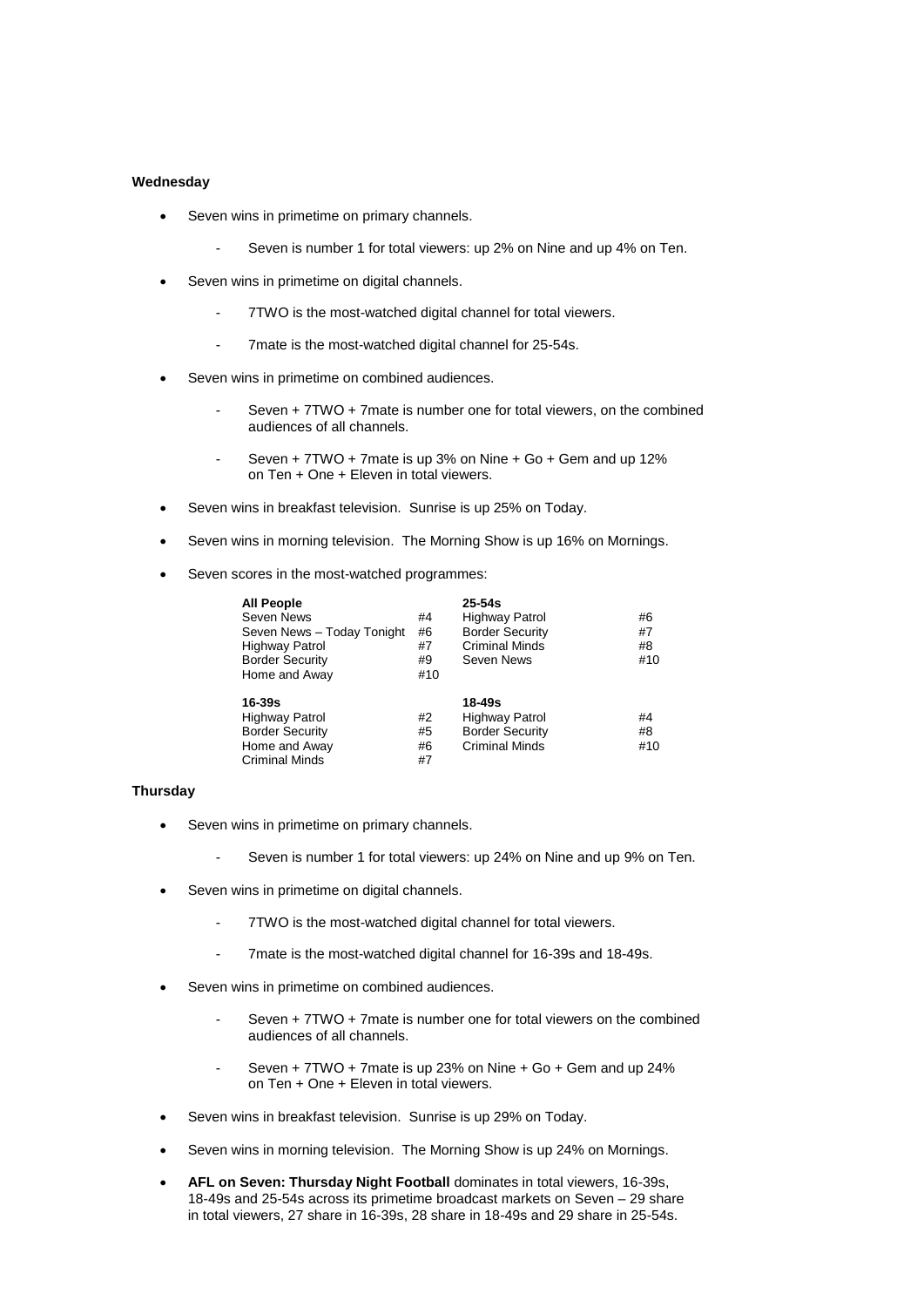#### **Friday**

- Seven wins in primetime on primary channels.
	- Seven is number 1 for total viewers, 16-39s, 18-49s and 25-54s.
	- Seven is up 12% on Nine and up 73% on Ten in total viewers.
	- Seven ties with Nine and is up 41% on Ten in 16-39s. Seven is up 7% on Nine and up 36% on Ten in 18-49s. Seven is up 4% on Nine and up 31% on Ten in 25-54s.
- Seven wins in primetime on combined audiences.
	- Seven + 7TWO + 7mate is number one for total viewers on the combined audiences of all channels.
	- Seven  $+ 7TWO + 7$ mate is up 13% on Nine  $+$  Go  $+$  Gem and up 74% on Ten + One + Eleven in total viewers.
- Seven wins in breakfast television. Sunrise is up 13% on Today.
- Seven wins in morning television. The Morning Show is up 33% on Mornings.
- **AFL on Seven: Friday Night Football** dominates in total viewers, 16-39s, 18-49s and 25-54s across its primetime broadcast markets on Seven – 31 share in total viewers. 33 share in 16-39s, 33 share in 18-49s and 33 share in 25-54s.

### **Saturday**

- Seven wins in news.
- Seven wins in primetime on primary channels.
	- Seven is number 1 for total viewers, 16-39s, 18-49s and 25-54s.
	- Seven is up 45% on Nine and up 99% on Ten in total viewers.
	- Seven is up 30% on Nine and up 16% on Ten in 16-39s. Seven is up 29% on Nine and up 40% on Ten in 18-49s. Seven is up 27% on Nine and up 49% on Ten in 25-54s.
- Seven wins in primetime on combined audiences.
	- Seven + 7TWO + 7mate is number one for total viewers, 16-39s, 18-49s and 25-54s on the combined audiences of all channels.
	- Seven (Seven + 7TWO + 7mate) is up 18% on Nine (Nine + Go + Gem) and up 82% on Ten (Ten + One + Eleven) in total viewers.
	- Seven is up 17% on Nine and up 23% on Ten in 16-39s. Seven is up 16% on Nine and up 37% on Ten in 18-49s. Seven is up 15% on Nine and up 49% on Ten in 25-54s.
- Seven wins in breakfast television. Weekend Sunrise is up 13% on Weekend Today across 7:00-10:00am.
- **AFL on Seven: Saturday Night Football** dominates in total viewers, 16-39s, 18-49s and 25-54s across its primetime broadcast markets on Seven – 26 share in total viewers, 26 share in 18-49s and 25 share in 25-54s.